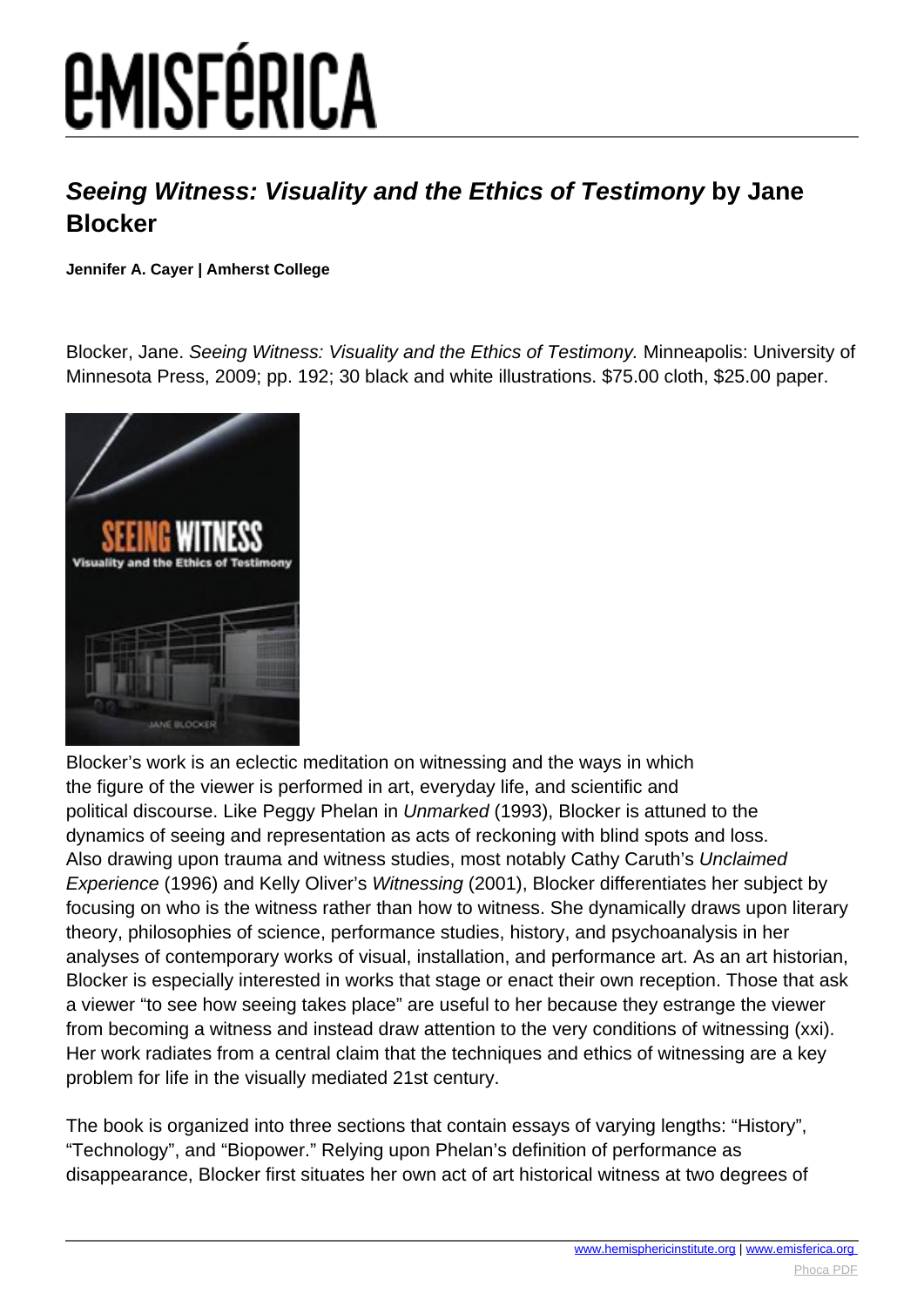## *<u>EMISFÉRICA</u>*

separation from both Marina Abramovic and Ulay's ephemeral work The Lovers (1983) and its first-person documentation by art critic Cynthia Carr. Blocker makes visible the strangeness of her own particularly invested and professional form of witnessing. The art historian both repeats and re-enacts the performance in a kind of devotional act of saving—in the double sense, Blocker reminds us, of preserving and spiritually redeeming. This intertwining of theological language and witnessing emerges as a prominent, though largely latent, claim in the book.

The theoretical ground then shifts to intercultural spectatorship and display in the second chapter's analysis of Native American performance artist James Luna. Blocker reads Luna's parodic installation of the drunk Indian as an embodied enactment of native stereotypes and as a vivid metaphor for "history's tendency to pass out and forget the past" (17). Luna, as witness to a long history of ethnographic and everyday constructions of Indian-ness, stages the surplus of invented and authentic imagery that comes to stand for native memory. Whereas the first chapter alluded to the ethics of art historical witnessing, this chapter situates the performance artist as historian.

Blocker's last exploration of the historical witness focuses on the wedding ceremony and anti-gay-marriage laws that prevent homosexuals from such legitimated forms of social witnessing. She elucidates the politics of a queer witness and a queer understanding of history via the analysis of visual artist Felix Gonzalez-Torres and a documentary film by Ross McElwee. After setting up her terms in a self-referential style that is reminiscent of Amelia Jones and Rebecca Schneider's performative writing, Blocker's analyses gain gravity in the "Technology" section.

In a succinct central chapter on photography as a primary technology of witnessing, Blocker compares the work of Alfredo Jaar and Gilles Peress, whose work on the Rwandan genocide uses photography in the expanded context of installation to turn attention to the viewer's own acts of witnessing atrocity. While conventional photojournalistic images allow the witness to remain invisible, these works confront the spectator with the difficulties of imagining not only atrocity, but one's own ability to see oneself as a witness to that atrocity. Blocker's study then boldly leaps into the ontological terrain of changing experiences of selfhood, and thus witnessing, as a result of "memory machines" or contemporary computer technologies through which memories are stored, mediated, and made.

Blocker asks, if subjectivity is dependent upon an active witnessing of self and other, how do such technologies enable and endanger stable subjectivity and, hence, ethical forms of engagement? In rich comparative analyses of a mid-century proto-computer, a performance piece by the group Dumb Type and new media forms, Blocker navigates the space between the promise of a technologically enhanced "superwitness" and the disembodied loss of human memory capacity to machines. Putting Paul Virilio, Amelia Jones, and Andreas Huyssen into conversation, Blocker writes about the paradox of a necessary ethical witnessing amidst the radical disorientations of individual selves as a result of such technologies.